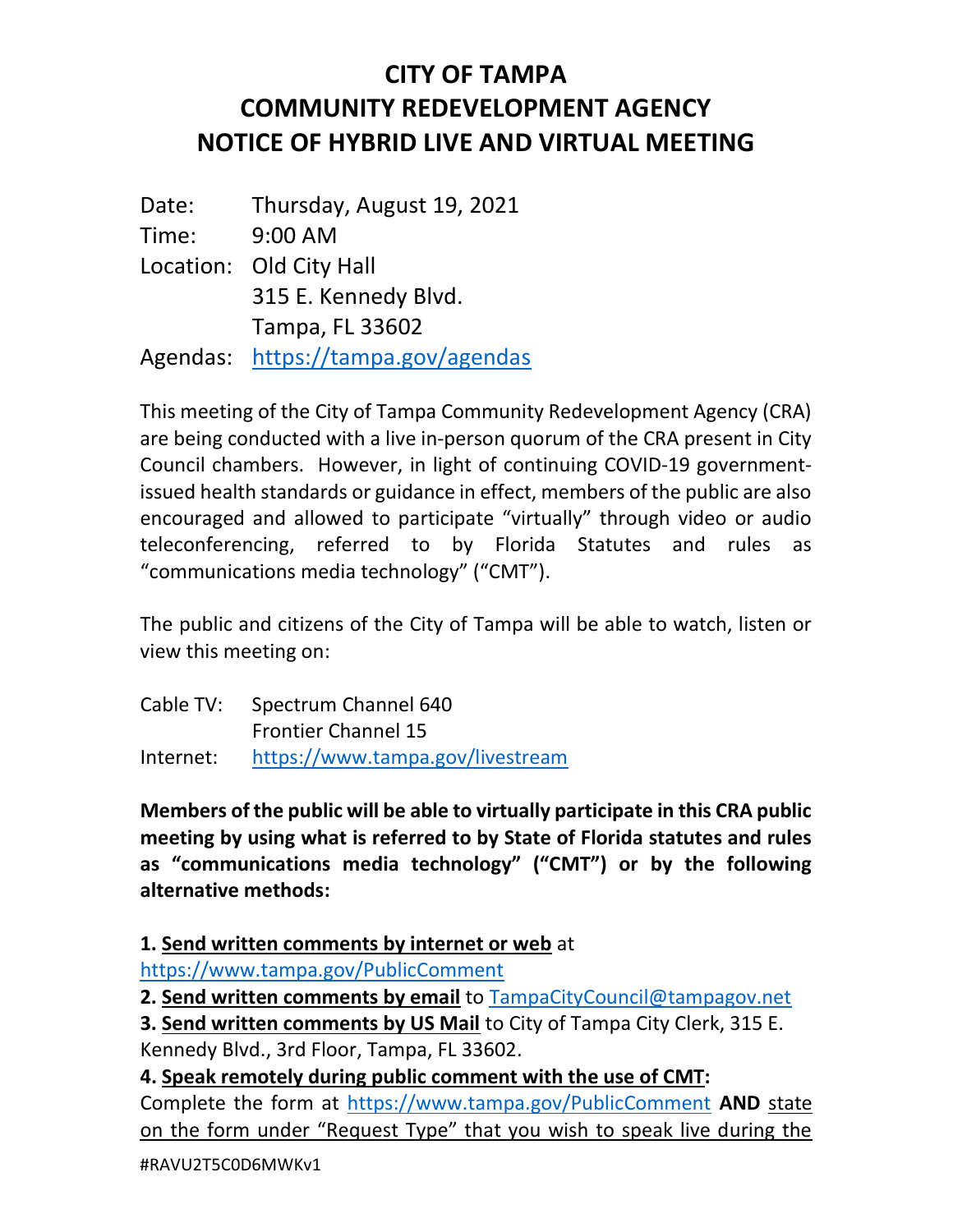public comment period. You will then be contacted with additional instructions on how to participate live through the use of CMT.

5. Participate by using CMT available at Old City Hall:

 Those individuals, who do not have access to a communications media device, have the option of participating via communications media technology, which will be made available to the public by the City of Tampa, during the hybrid live/virtual meeting, at:

## Old City Hall

## 315 E. Kennedy Blvd., Tampa, FL 33602 (2<sup>nd</sup> Floor)

## PLEASE NOTE: Use of masks and social distancing inside the building are encouraged.

 Persons requiring help in accessing these means of public participation should call 813-274-8397 for assistance.

All written comments for CRA matters must be received no later than 24 hours prior to the meeting, in order to be distributed timely to CRA members and made part of the record. Registration for speaking remotely must be requested at least 24 hours prior to the meeting.

 Public comments, made remotely using CMT or in-person, will be heard at the start of the meeting at the direction of the CRA and should not exceed three (3) minutes unless expressly allowed by the CRA. Written comments received by mail or email will be distributed to the CRA, and will also be included in the permanent record of the meeting. All public comments timely received by mail, email, or by remote participation via CMT will be afforded equal consideration as if the public comments were made in person.

 Should any person desire to appeal any decision of the Tampa CRA with respect to any matter to be considered at this meeting, that person shall ensure that a verbatim record of the proceeding is made including all testimony and evidence upon which any appeal may be based (F.S. 286.0105).

 In accordance with the Americans with Disabilities Act ("ADA") and Section 286.26, Florida Statutes, persons with disabilities needing a reasonable accommodation to participate in this public hearing or meeting should contact the City of Tampa's ADA Coordinator at least 48 hours prior to the #RAVU2T5C0D6MWKv1